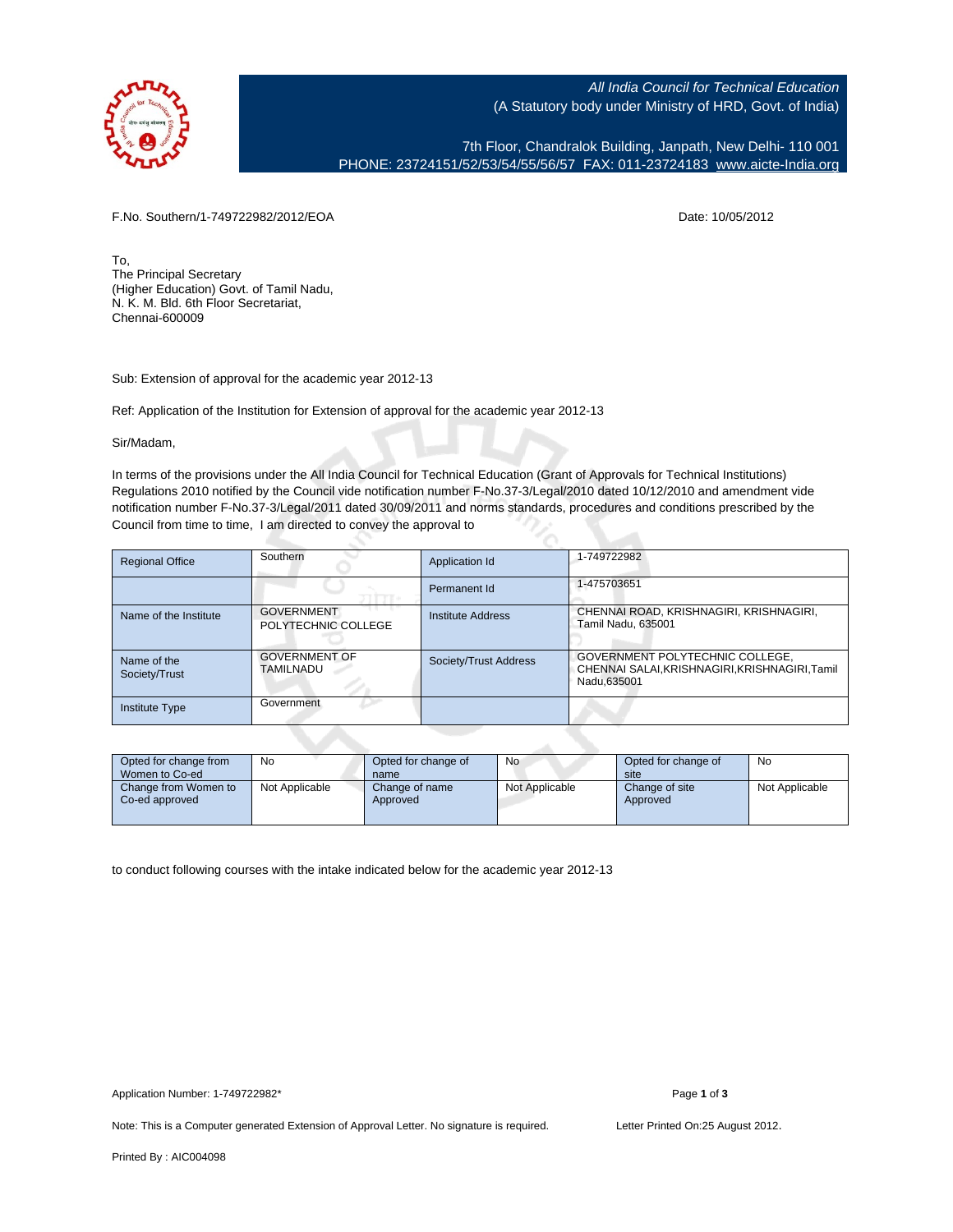All India Council for Technical Education (A Statutory body under Ministry of HRD, Govt. of India)

7th Floor, Chandralok Building, Janpath, New Delhi- 110 001 PHONE: 23724151/52/53/54/55/56/57 FAX: 011-23724183 [www.aicte-India.org](http://www.aicte-India.org)

| Application Id: 1-749722982                           |           | Course              |                                                          | <b>Affiliating Body</b>    |                                                                                           |                              |    |                                     |                       |           |
|-------------------------------------------------------|-----------|---------------------|----------------------------------------------------------|----------------------------|-------------------------------------------------------------------------------------------|------------------------------|----|-------------------------------------|-----------------------|-----------|
| Shift<br>Program<br>Level                             |           |                     |                                                          |                            |                                                                                           | Intake Approved for<br>12-13 |    |                                     | Foreign Collaboration |           |
|                                                       |           |                     |                                                          | Full/Part Time             |                                                                                           | Intake 2011-12               |    | $\overline{\underline{\mathbf{g}}}$ | $\overline{P}$        |           |
| <b>ENGINEERING</b><br><b>AND</b><br><b>TECHNOLOGY</b> | 1st Shift | <b>DIPLOMA</b>      | <b>CIVIL</b><br><b>ENGINEERING</b>                       | <b>FULL</b><br><b>TIME</b> | Board of Examination<br>Directorate of<br>Technical Education,<br>Tamilnadu               | 60                           | 60 | No                                  | No                    | No        |
| <b>ENGINEERING</b><br><b>AND</b><br><b>TECHNOLOGY</b> | 1st Shift | <b>DIPLOMA</b>      | <b>MECHANICAL</b><br><b>ENGINEERING</b>                  | <b>FULL</b><br><b>TIME</b> | Board of Examination<br>Directorate of<br><b>Technical Education,</b><br>Tamilnadu        | 60                           | 60 | <b>No</b>                           | No                    | No        |
| <b>ENGINEERING</b><br><b>AND</b><br><b>TECHNOLOGY</b> | 1st Shift | <b>DIPLOMA</b>      | <b>ELECTRONICS</b><br>&<br><b>COMMUNICATI</b><br>ON ENGG | <b>FULL</b><br><b>TIME</b> | <b>Board of Examination</b><br>Directorate of<br><b>Technical Education,</b><br>Tamilnadu | 60                           | 60 | <b>No</b>                           | No                    | No        |
| <b>ENGINEERING</b><br><b>AND</b><br><b>TECHNOLOGY</b> | 1st Shift | <b>DIPLOMA</b><br>œ | <b>COMPUTER</b><br><b>ENGINEERING</b>                    | <b>FULL</b><br><b>TIME</b> | <b>Board of Examination</b><br>Directorate of<br><b>Technical Education,</b><br>Tamilnadu | 60                           | 60 | <b>No</b>                           | No                    | No        |
| <b>ENGINEERING</b><br><b>AND</b><br><b>TECHNOLOGY</b> | 2nd Shift | <b>DIPLOMA</b>      | <b>CIVIL</b><br><b>ENGINEERING</b>                       | <b>FULL</b><br><b>TIME</b> | <b>Board of Examination</b><br>Directorate of<br><b>Technical Education,</b><br>Tamilnadu | 60                           | 60 | <b>No</b>                           | <b>No</b>             | <b>No</b> |
| <b>ENGINEERING</b><br><b>AND</b><br><b>TECHNOLOGY</b> | 2nd Shift | <b>DIPLOMA</b>      | <b>MECHANICAL</b><br><b>ENGINEERING</b>                  | <b>FULL</b><br><b>TIME</b> | <b>Board of Examination</b><br>Directorate of<br><b>Technical Education,</b><br>Tamilnadu | 60                           | 60 | <b>No</b>                           | No                    | No        |
| <b>ENGINEERING</b><br><b>AND</b><br><b>TECHNOLOGY</b> | 2nd Shift | <b>DIPLOMA</b>      | <b>ELECTRONICS</b><br>&<br><b>COMMUNICATI</b><br>ON ENGG | <b>FULL</b><br><b>TIME</b> | Board of Examination<br>Directorate of<br>Technical Education,<br>Tamilnadu               | 60                           | 60 | <b>No</b>                           | <b>No</b>             | <b>No</b> |
| <b>ENGINEERING</b><br><b>AND</b><br><b>TECHNOLOGY</b> | 2nd Shift | <b>DIPLOMA</b>      | <b>COMPUTER</b><br><b>ENGINEERING</b>                    | <b>FULL</b><br><b>TIME</b> | Board of Examination<br>Directorate of<br>Technical Education,<br>Tamilnadu               | 60                           | 60 | <b>No</b>                           | No                    | No        |

The above mentioned approval is subject to the condition that GOVERNMENT POLYTECHNIC COLLEGE shall follow and adhere to the Regulations, guidelines and directions issued by AICTE from time to time and the undertaking / affidavit given by the institution along with the application submitted by the institution on portal.

Application Number: 1-749722982\* Page **2** of **3**

Note: This is a Computer generated Extension of Approval Letter. No signature is required. Letter Printed On:25 August 2012.